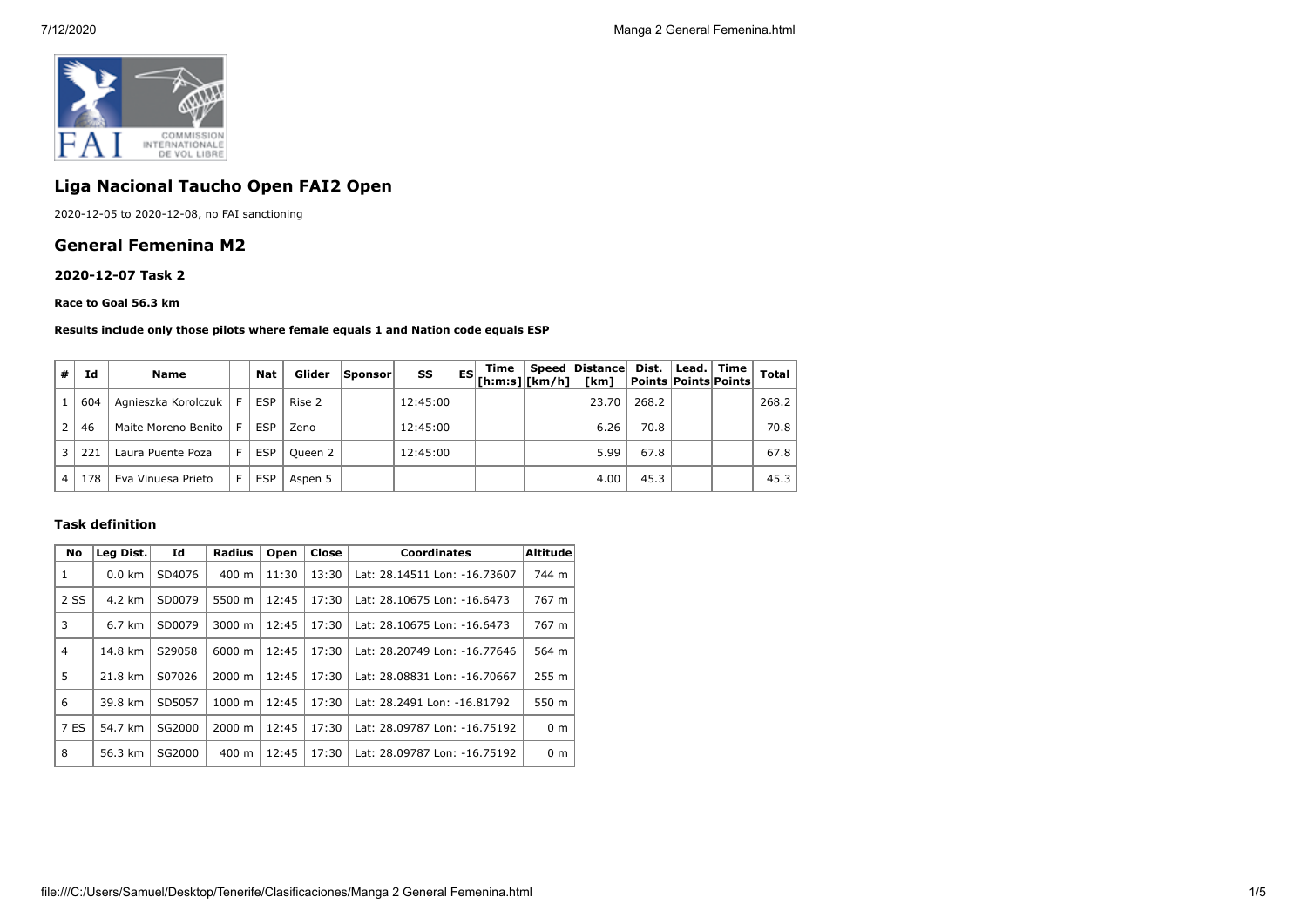**Pilots not yet processed (NYP)**

**Id Name**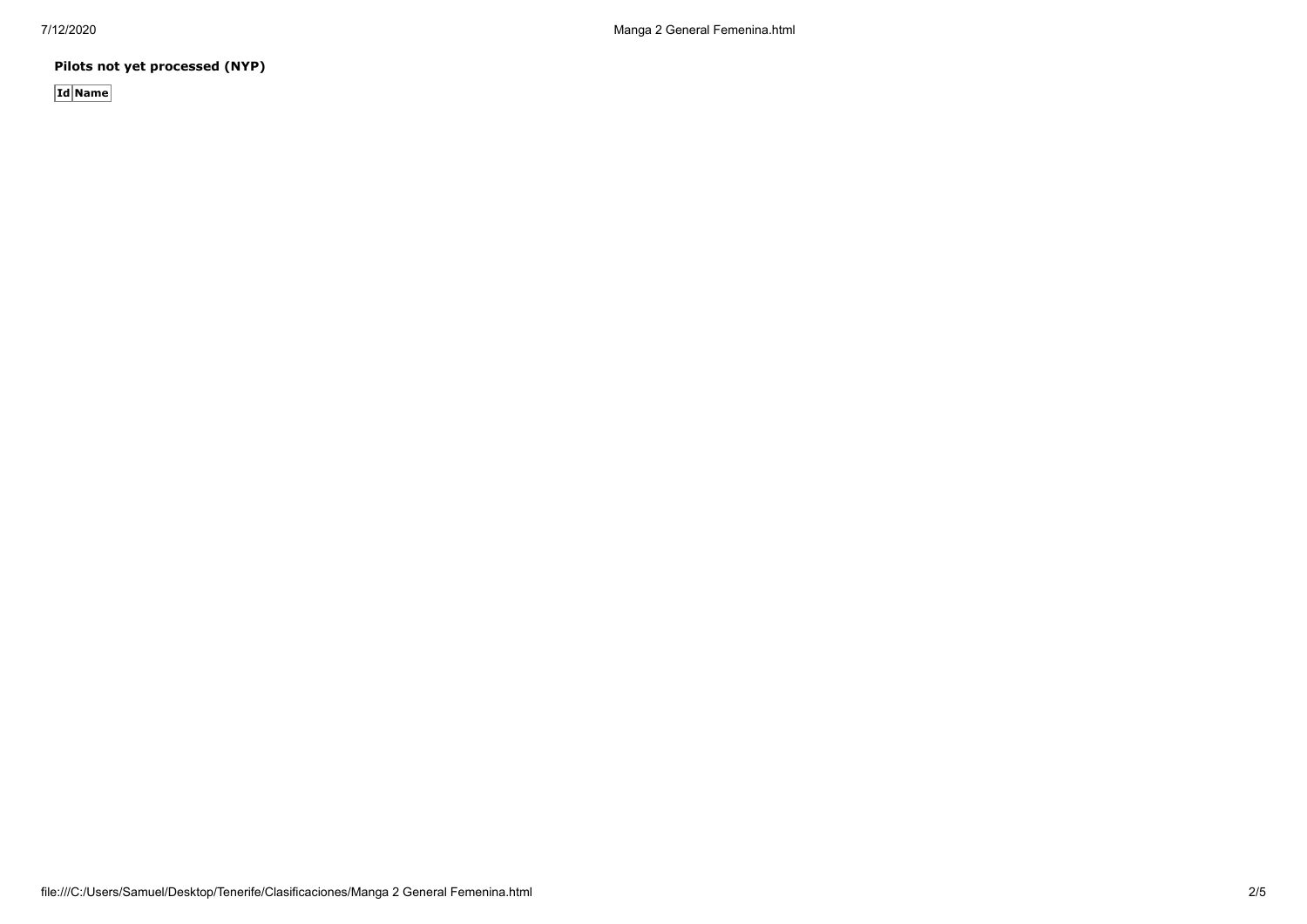## **Task statistics**

| param                           | value                |
|---------------------------------|----------------------|
| ss_distance                     | 50.509               |
| task_distance                   | 56.337               |
| launch to ess distance          | 54.737               |
| no_of_pilots_present            | 99                   |
| no_of_pilots_flying             | 99                   |
| no_of_pilots_lo                 | 85                   |
| no_of_pilots_reaching_nom_dist  | 28                   |
| no of pilots reaching es        | 17                   |
| no_of_pilots_reaching_goal      | 14                   |
| sum_flown_distance              | 2712.365             |
| best_dist                       | 56.337               |
| best_time                       | 2.4667               |
| worst_time                      | 3.3219               |
| qnh_setting                     | 1013.25              |
| no_of_pilots_in_competition     | 100                  |
| no of pilots landed before stop | 0                    |
| sum_dist_over_min               | 2336.463             |
| sum_real_dist_over_min          | 2336.463             |
| sum_flown_distances             | 2712.365             |
| best_real_dist                  | 56.337               |
| last_start_time                 | 2020-12-07T12:45:00Z |
| first_start_time                | 2020-12-07T12:45:00Z |
| first_finish_time               | 2020-12-07T15:13:00Z |
| max_time_to_get_time_points     | 4.0372               |
| goalratio                       | 0.1414               |
| arrival_weight                  | 0                    |
| departure_weight                | 0                    |
| leading_weight                  | 0.162                |
| time_weight                     | 0.2004               |
| distance_weight                 | 0.6376               |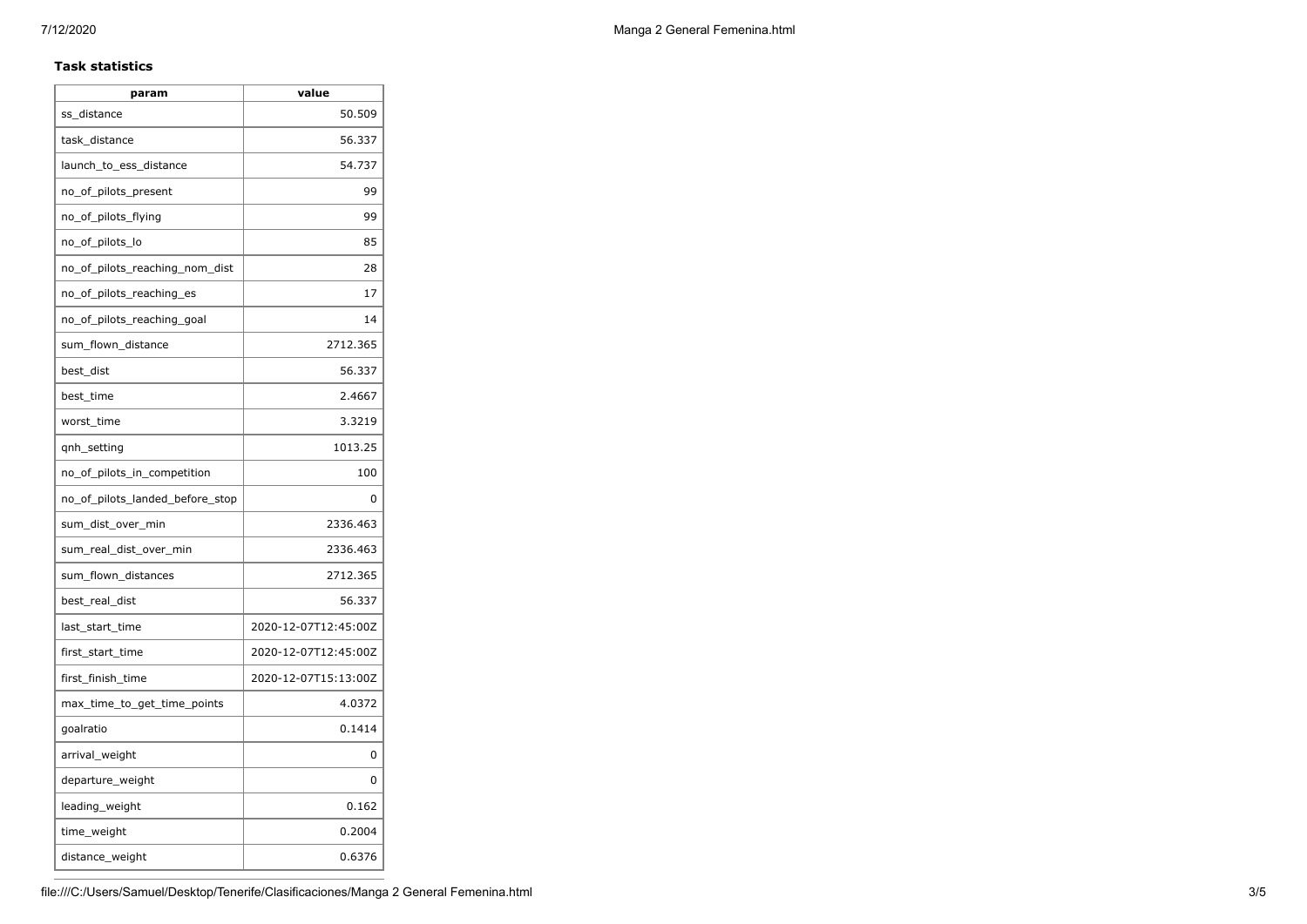| param                        | value    |
|------------------------------|----------|
| smallest_leading_coefficient | 1.6744   |
| available_points_distance    | 637.5853 |
| available_points_time        | 200.4147 |
| available_points_departure   | ŋ        |
| available points leading     | 162      |
| available_points_arrival     | 0        |
| time_validity                | 1        |
| launch_validity              | 1        |
| distance_validity            | 1        |
| stop_validity                | 1        |
| day_quality                  | 1        |
| ftv_day_validity             | 1        |
| time_points_stop_correction  | O        |

## **Scoring formula settings**

| param                                        | value    |
|----------------------------------------------|----------|
| id                                           | GAP2020  |
| use_distance_points                          | 1        |
| use_time_points                              | 1        |
| use_departure_points                         | 0        |
| use_leading_points                           | 1        |
| use_arrival_position_points                  | $\Omega$ |
| use_arrival_time_points                      | 0        |
| time points if not in goal                   | 0        |
| jump_the_gun_factor                          | 0        |
| jump_the_gun_max                             | 0        |
| use 1000 points for max day quality          | 0        |
| normalize_1000_before_day_quality            | 0        |
| time_validity_based_on_pilot_with_speed_rank | 1        |
| bonus_gr                                     | 4        |
| no_pilots_in_goal_factor                     | 0.8      |
| task_stopped_factor                          | 0.7      |